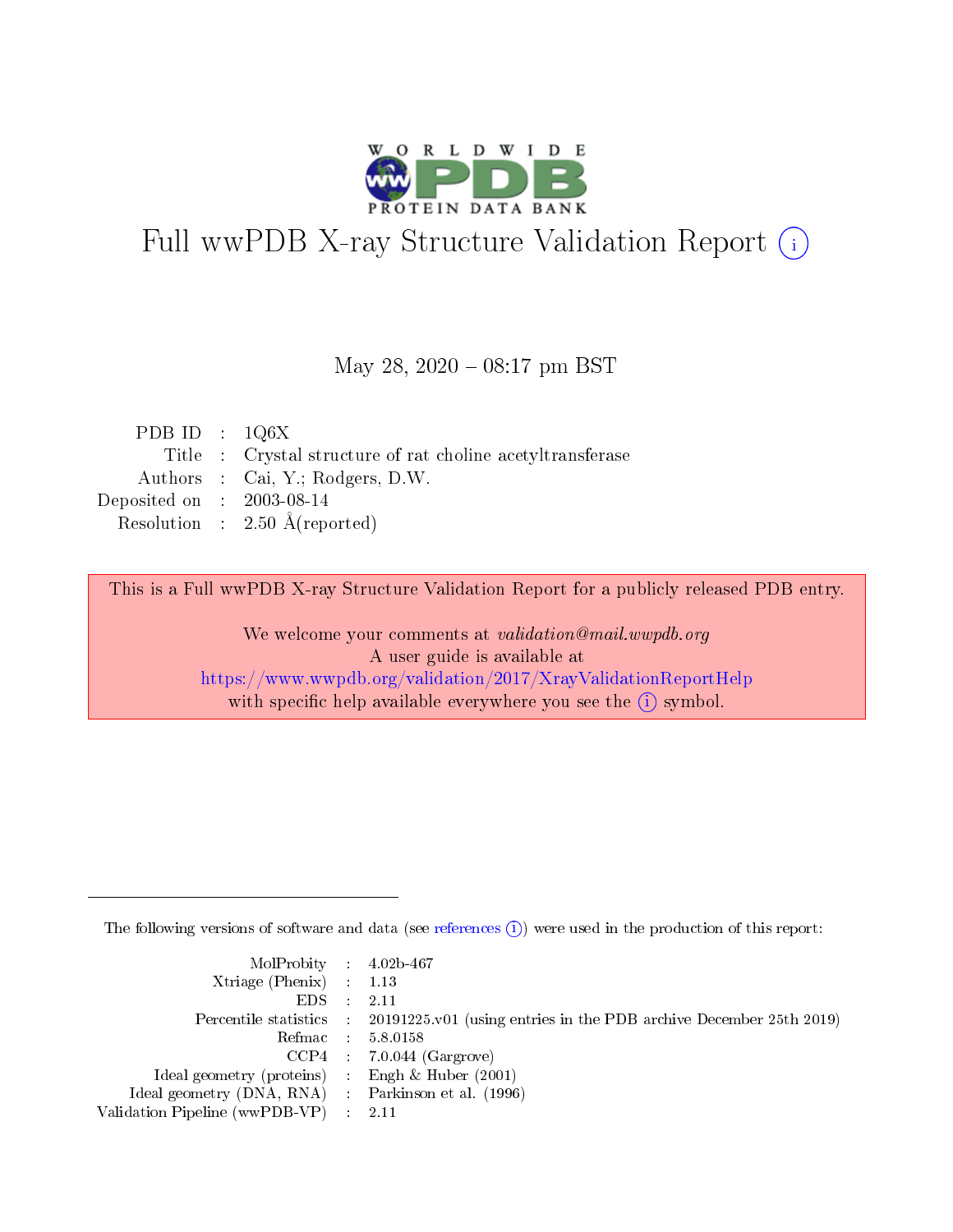# 1 [O](https://www.wwpdb.org/validation/2017/XrayValidationReportHelp#overall_quality)verall quality at a glance  $(i)$

The following experimental techniques were used to determine the structure: X-RAY DIFFRACTION

The reported resolution of this entry is 2.50 Å.

Percentile scores (ranging between 0-100) for global validation metrics of the entry are shown in the following graphic. The table shows the number of entries on which the scores are based.



| Metric                | Whole archive<br>$(\#\text{Entries})$ | Similar resolution<br>$(\#\text{Entries},\,\text{resolution}\,\,\text{range}(\textup{\AA}))$ |
|-----------------------|---------------------------------------|----------------------------------------------------------------------------------------------|
| $R_{free}$            | 130704                                | 4661 $(2.50-2.50)$                                                                           |
| Clashscore            | 141614                                | $5346$ $(2.50-2.50)$                                                                         |
| Ramachandran outliers | 138981                                | $5231 (2.50 - 2.50)$                                                                         |
| Sidechain outliers    | 138945                                | $5233(2.50-2.50)$                                                                            |
| RSRZ outliers         | 127900                                | $4559(2.50-2.50)$                                                                            |

The table below summarises the geometric issues observed across the polymeric chains and their fit to the electron density. The red, orange, yellow and green segments on the lower bar indicate the fraction of residues that contain outliers for  $>=3, 2, 1$  and 0 types of geometric quality criteria respectively. A grey segment represents the fraction of residues that are not modelled. The numeric value for each fraction is indicated below the corresponding segment, with a dot representing fractions  $\epsilon=5\%$  The upper red bar (where present) indicates the fraction of residues that have poor fit to the electron density. The numeric value is given above the bar.

| Mol | ${\rm Chain \mid Length}$ | Quality of chain |     |    |
|-----|---------------------------|------------------|-----|----|
|     | 644                       | 5%<br>79%        | 13% | 7% |
|     | 344                       | 5%<br>79%        | 13% | 7% |

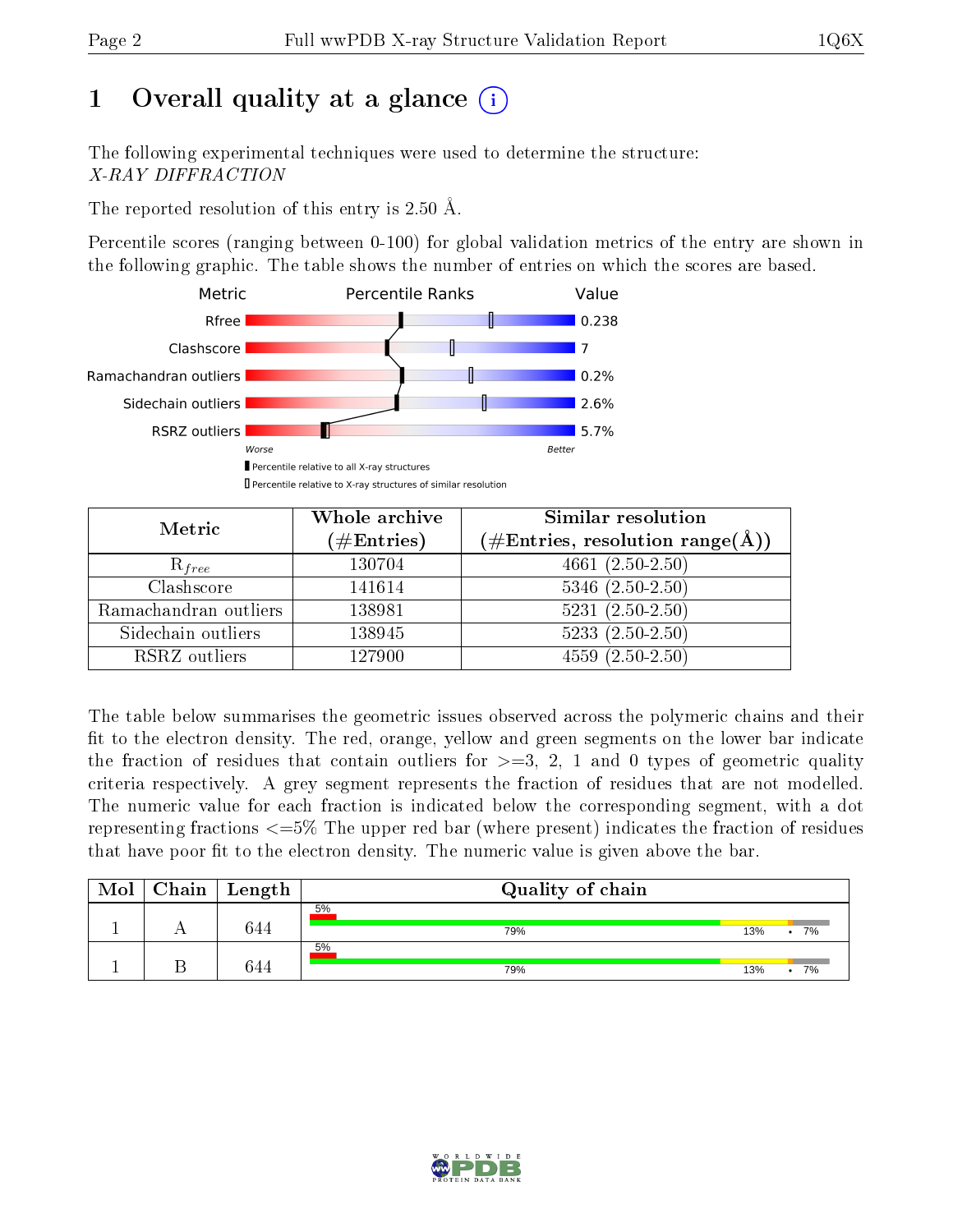# 2 Entry composition (i)

There are 3 unique types of molecules in this entry. The entry contains 9681 atoms, of which 0 are hydrogens and 0 are deuteriums.

In the tables below, the ZeroOcc column contains the number of atoms modelled with zero occupancy, the AltConf column contains the number of residues with at least one atom in alternate conformation and the Trace column contains the number of residues modelled with at most 2 atoms.

Molecule 1 is a protein called choline O-acetyltransferase.

| Mol | Chain   Residues | Atoms         |      |       |        | $\text{ZeroOcc}$   AltConf   Trace |  |  |
|-----|------------------|---------------|------|-------|--------|------------------------------------|--|--|
|     | 600              | Total<br>4667 | 2955 | - 806 | 867 39 |                                    |  |  |
|     | 600              | Total<br>4667 | 2955 | 806   | - 867  | -39                                |  |  |

There are 2 discrepancies between the modelled and reference sequences:

| Chain | Residue | Modelled | Actual | Comment        | <b>Reference</b>  |
|-------|---------|----------|--------|----------------|-------------------|
|       | 234     |          |        | SEE REMARK 999 | UNP P32738        |
|       | 234     |          |        | SEE REMARK 999 | <b>UNP P32738</b> |

• Molecule 2 is SODIUM ION (three-letter code: NA) (formula: Na).

|  | $Mol$   Chain   Residues | Atoms    | ZeroOcc   AltConf |
|--|--------------------------|----------|-------------------|
|  |                          | Total Na |                   |
|  |                          | Total Na |                   |

• Molecule 3 is water.

|  | $\text{Mol}$   Chain   Residues | Atoms               | $ZeroOcc \mid AltConf \mid$ |
|--|---------------------------------|---------------------|-----------------------------|
|  | 149                             | Total<br>149<br>149 |                             |
|  | 196                             | Total<br>196<br>196 |                             |

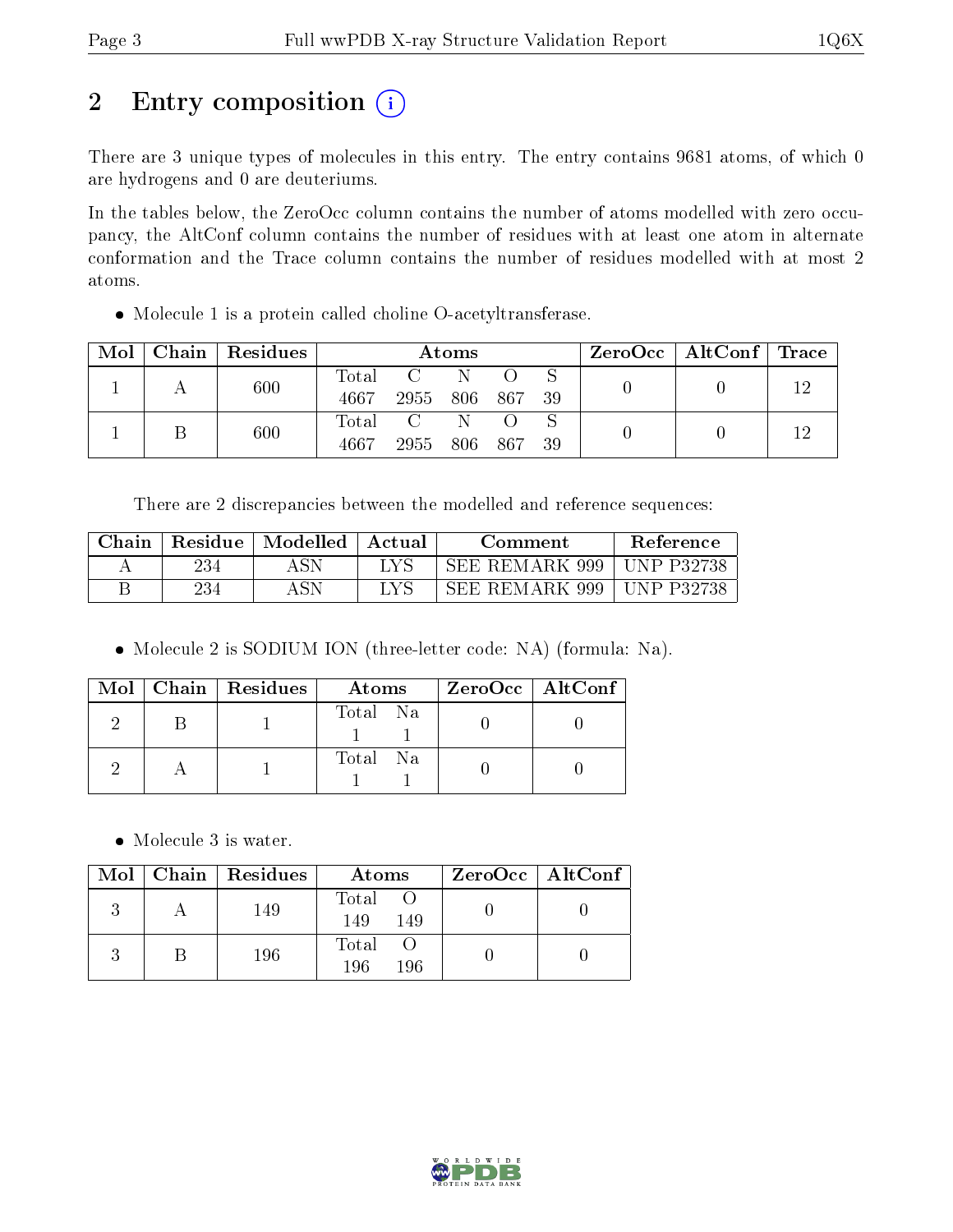# 3 Residue-property plots  $(i)$

These plots are drawn for all protein, RNA and DNA chains in the entry. The first graphic for a chain summarises the proportions of the various outlier classes displayed in the second graphic. The second graphic shows the sequence view annotated by issues in geometry and electron density. Residues are color-coded according to the number of geometric quality criteria for which they contain at least one outlier: green  $= 0$ , yellow  $= 1$ , orange  $= 2$  and red  $= 3$  or more. A red dot above a residue indicates a poor fit to the electron density (RSRZ  $> 2$ ). Stretches of 2 or more consecutive residues without any outlier are shown as a green connector. Residues present in the sample, but not in the model, are shown in grey.



• Molecule 1: choline O-acetyltransferase

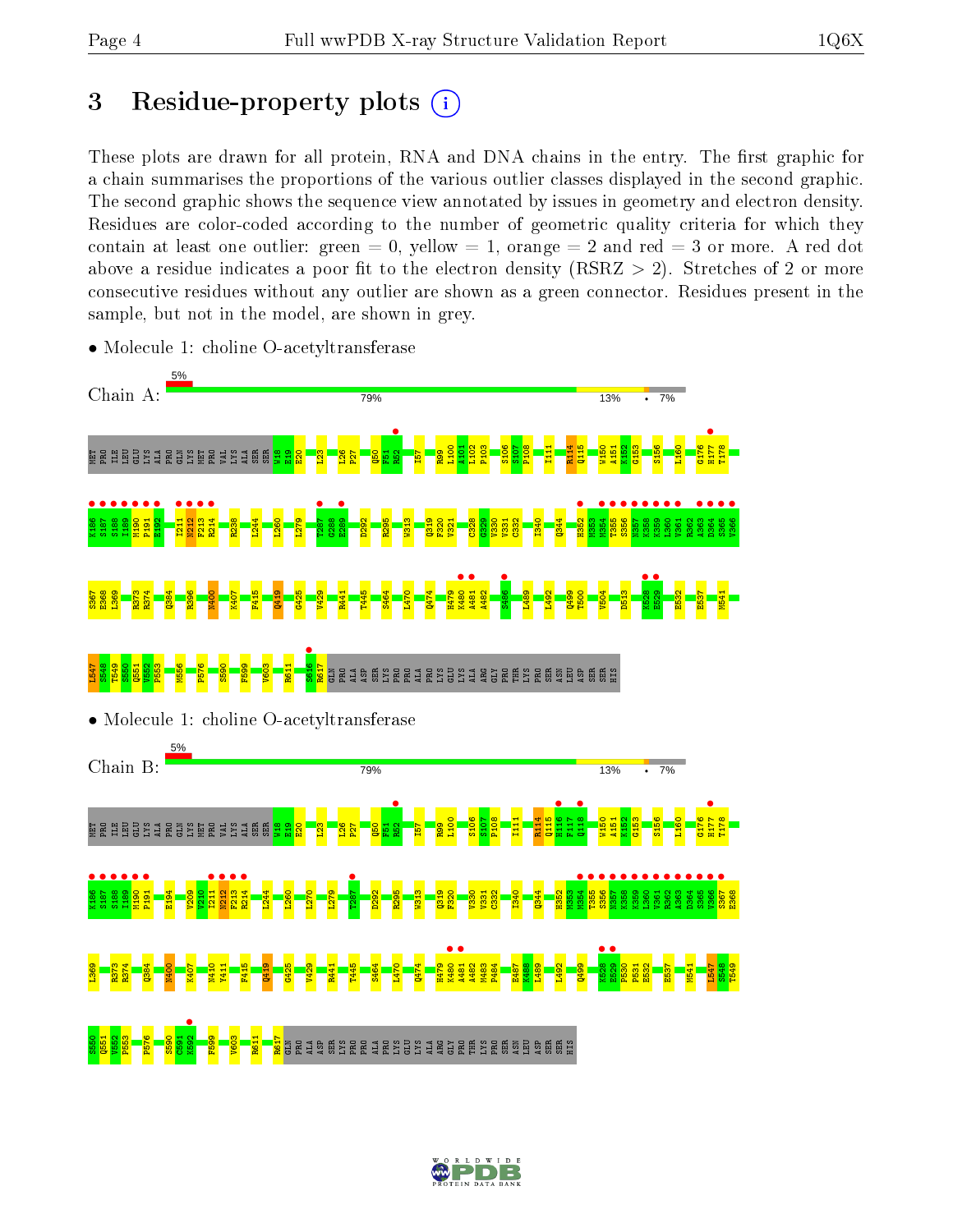# 4 Data and refinement statistics  $(i)$

| Property                                                         | Value                                           | Source     |
|------------------------------------------------------------------|-------------------------------------------------|------------|
| Space group                                                      | P 1 21 1                                        | Depositor  |
| Cell constants                                                   | 78.88Å 139.36Å<br>84.70Å                        | Depositor  |
| a, b, c, $\alpha$ , $\beta$ , $\gamma$                           | $90.00^{\circ}$ $98.38^{\circ}$ $90.00^{\circ}$ |            |
| Resolution $(A)$                                                 | $28.94 - 2.50$                                  | Depositor  |
|                                                                  | $28.93 = 2.50$                                  | <b>EDS</b> |
| % Data completeness                                              | $98.1(28.94-2.50)$                              | Depositor  |
| (in resolution range)                                            | $98.2(28.93-2.50)$                              | <b>EDS</b> |
| $R_{merge}$                                                      | 0.07                                            | Depositor  |
| $\mathrm{R}_{sym}$                                               | (Not available)                                 | Depositor  |
| $\langle I/\sigma(I) \rangle^{-1}$                               | $3.93$ (at 2.51Å)                               | Xtriage    |
| Refinement program                                               | $CNS$ 1.0                                       | Depositor  |
| $R, R_{free}$                                                    | $0.223$ , $0.251$                               | Depositor  |
|                                                                  | 0.211,<br>0.238                                 | DCC        |
| $R_{free}$ test set                                              | 6279 reflections $(10.12\%)$                    | wwPDB-VP   |
| Wilson B-factor $(A^2)$                                          | 31.0                                            | Xtriage    |
| Anisotropy                                                       | 0.059                                           | Xtriage    |
| Bulk solvent $k_{sol}(\text{e}/\text{A}^3), B_{sol}(\text{A}^2)$ | 0.33, 40.4                                      | <b>EDS</b> |
| L-test for twinning <sup>2</sup>                                 | $< L >$ = 0.48, $< L^2 >$ = 0.32                | Xtriage    |
| Estimated twinning fraction                                      | No twinning to report.                          | Xtriage    |
| $F_o, F_c$ correlation                                           | 0.91                                            | <b>EDS</b> |
| Total number of atoms                                            | 9681                                            | wwPDB-VP   |
| Average B, all atoms $(A^2)$                                     | 30.0                                            | wwPDB-VP   |

Xtriage's analysis on translational NCS is as follows: The largest off-origin peak in the Patterson function is  $4.73\%$  of the height of the origin peak. No significant pseudotranslation is detected.

<sup>&</sup>lt;sup>2</sup>Theoretical values of  $\langle |L| \rangle$ ,  $\langle L^2 \rangle$  for acentric reflections are 0.5, 0.333 respectively for untwinned datasets, and 0.375, 0.2 for perfectly twinned datasets.



<span id="page-4-1"></span><span id="page-4-0"></span><sup>1</sup> Intensities estimated from amplitudes.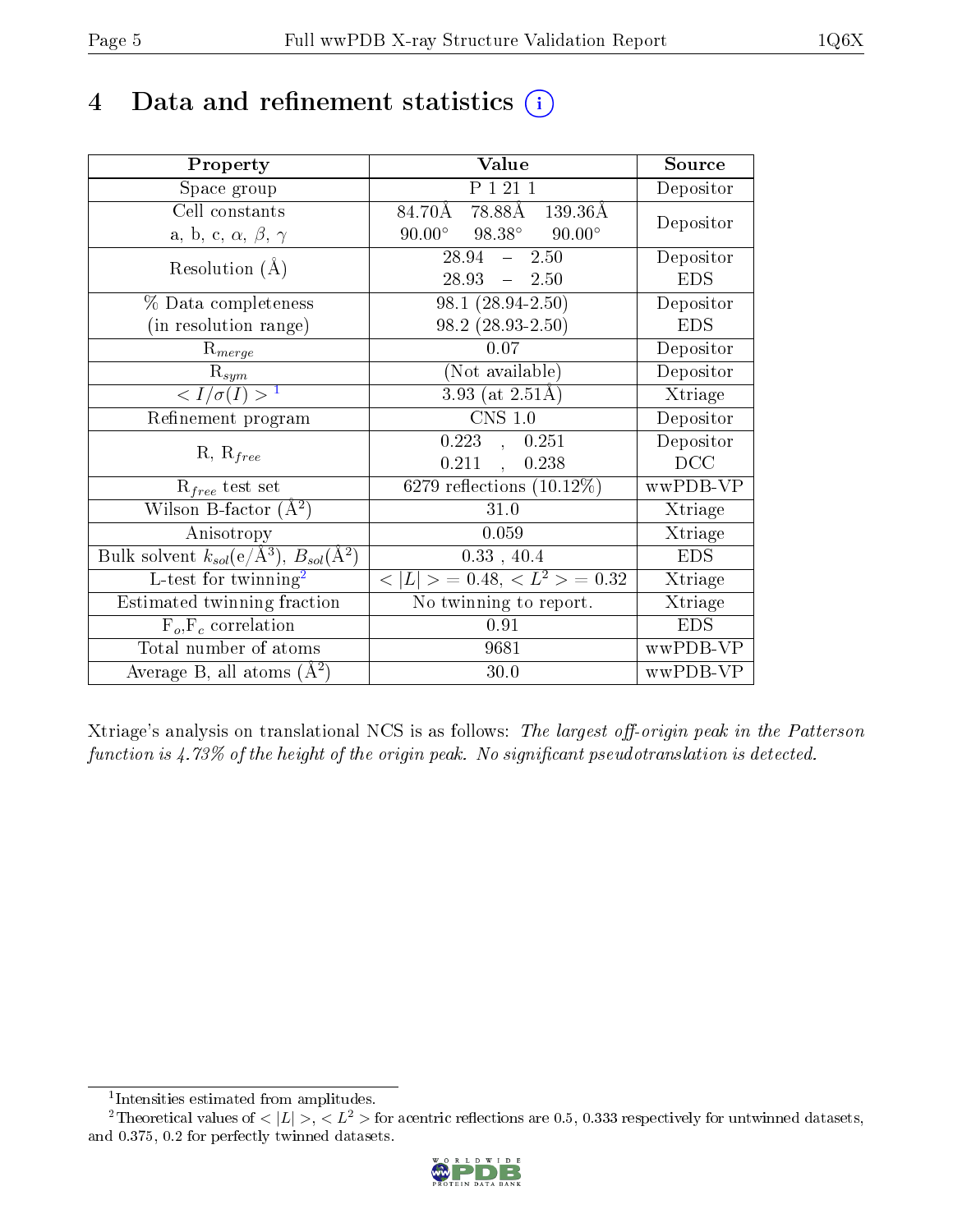# 5 Model quality  $(i)$

## 5.1 Standard geometry (i)

Bond lengths and bond angles in the following residue types are not validated in this section: NA

The Z score for a bond length (or angle) is the number of standard deviations the observed value is removed from the expected value. A bond length (or angle) with  $|Z| > 5$  is considered an outlier worth inspection. RMSZ is the root-mean-square of all Z scores of the bond lengths (or angles).

| Mol | Chain |             | Bond lengths | Bond angles |             |  |
|-----|-------|-------------|--------------|-------------|-------------|--|
|     |       | <b>RMSZ</b> | $\# Z  > 5$  | RMSZ        | $\ Z\  > 5$ |  |
|     |       | 0.42        | 0/4756       | 0.60        | 0/6442      |  |
|     | R     | 0.44        | 0/4756       | 0.60        | 0/6442      |  |
| AH  | Αll   | 0.43        | /9512        | 0.60        | 12884       |  |

There are no bond length outliers.

There are no bond angle outliers.

There are no chirality outliers.

There are no planarity outliers.

### $5.2$  Too-close contacts  $(i)$

In the following table, the Non-H and H(model) columns list the number of non-hydrogen atoms and hydrogen atoms in the chain respectively. The H(added) column lists the number of hydrogen atoms added and optimized by MolProbity. The Clashes column lists the number of clashes within the asymmetric unit, whereas Symm-Clashes lists symmetry related clashes.

|   |   |      | Mol   Chain   Non-H   H(model)   H(added) |      |     | $Class \mid Symm\text{-}\mathrm{Class}$ |
|---|---|------|-------------------------------------------|------|-----|-----------------------------------------|
|   |   | 4667 |                                           | 4622 | 63  |                                         |
|   | B | 4667 |                                           | 4621 | -64 |                                         |
| ച |   |      |                                           |      |     |                                         |
|   |   |      |                                           |      |     |                                         |
| ົ |   | 149  |                                           |      |     |                                         |
| ച | B | 196  |                                           |      |     |                                         |
|   |   | 9681 |                                           | 9243 | 127 |                                         |

The all-atom clashscore is defined as the number of clashes found per 1000 atoms (including hydrogen atoms). The all-atom clashscore for this structure is 7.

All (127) close contacts within the same asymmetric unit are listed below, sorted by their clash

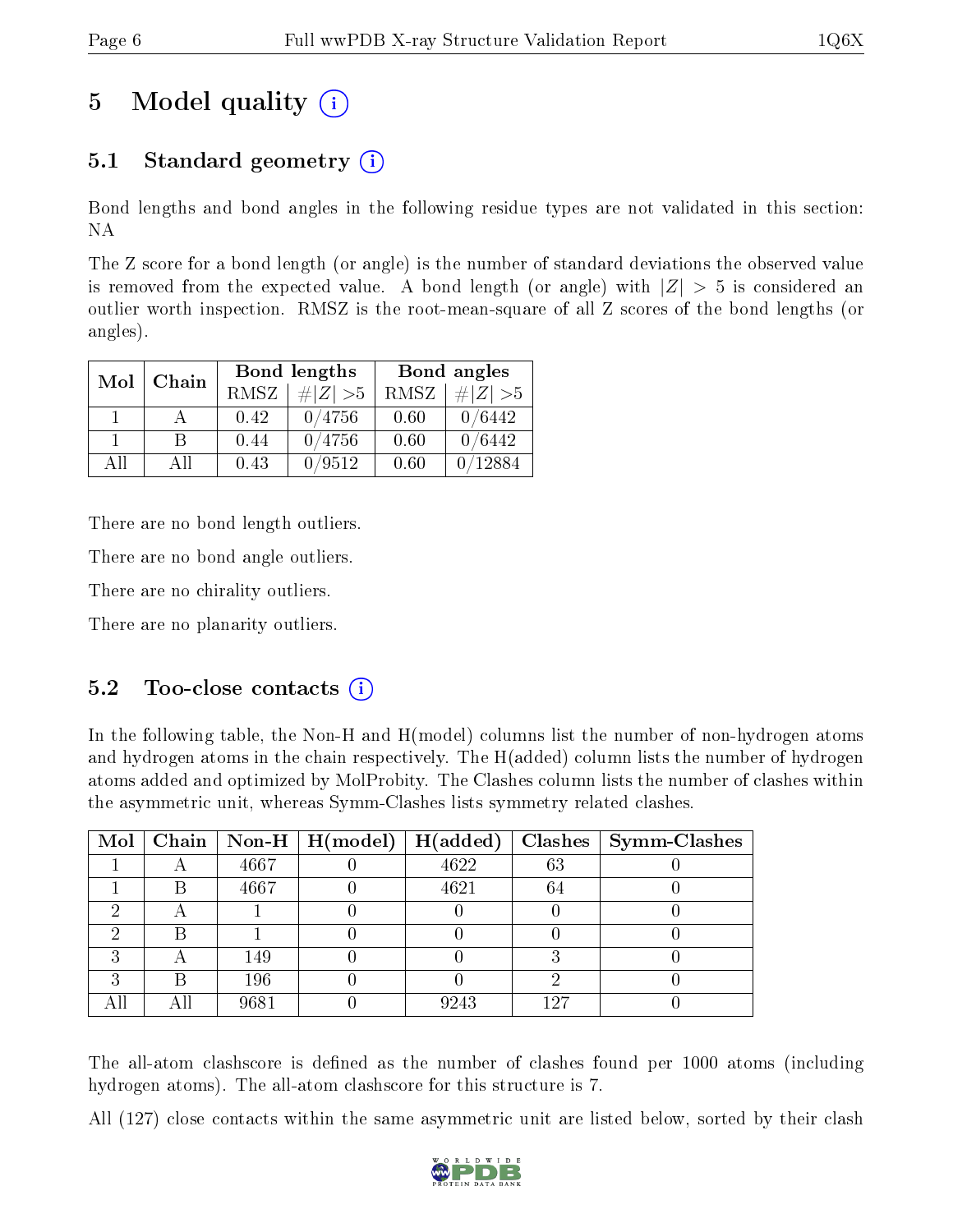magnitude.

| Atom-1                                  | Atom-2                       | Interatomic         | Clash           |
|-----------------------------------------|------------------------------|---------------------|-----------------|
|                                         |                              | $(\AA)$<br>distance | overlap $(\AA)$ |
| 1: A: 352: HIS: HA                      | 1: A: 355: THR: HG23         | 1.47                | 0.97            |
| 1:B:352:HIS:HA                          | 1: B: 355: THR: HG23         | 1.47                | 0.96            |
| 1: A: 355: THR: C                       | 1: A:356: SER:CA             | 2.44                | 0.86            |
| 1:B:355:THR:C                           | 1:B:356:SER:CA               | 2.44                | 0.85            |
| 1: A:551: GLN:HE21                      | 1: A:576: PRO:HG2            | 1.43                | 0.83            |
| 1:B:551:GLN:HE21                        | 1: B: 576: PRO:HG2           | 1.44                | 0.82            |
| 1: A:367: SER:CA                        | 1: A: 368: GLU: N            | 2.42                | 0.82            |
| 1:B:367:SER:CA                          | 1:B:368:GLU:N                | 2.42                | 0.82            |
| 1:B:313:TRP:H                           | 1:B:319:GLN:NE2              | 1.78                | 0.82            |
| 1:A:313:TRP:H                           | 1: A:319: GLN: NE2           | 1.80                | 0.78            |
| 1:A:489:LEU:HD21                        | 1:A:617:ARG:HD3              | 1.68                | 0.76            |
| 1: A:211: ILE: O                        | 1:A:212:ASN:HB2              | 1.86                | 0.75            |
| 1:B:211:ILE:O                           | 1:B:212:ASN:HB2              | 1.86                | 0.75            |
| 1:B:489:LEU:HD21                        | 1:B:617:ARG:HD3              | 1.69                | 0.73            |
| 1:B:190:MET:HB3                         | 1:B:191:PRO:HD2              | 1.71                | 0.73            |
| 1: A:190:MET:HB3                        | 1:A:191:PRO:HD2              | 1.70                | 0.73            |
| $1: B: 551: GLN: \overline{\text{NE2}}$ | $1:B:576:PRO:H\overline{G2}$ | 2.05                | 0.72            |
| 1:A:319:GLN:HB2                         | 1:A:331:VAL:HG13             | 1.72                | 0.71            |
| 1: A:551: GLN:NE2                       | 1: A:576: PRO:HG2            | 2.05                | 0.71            |
| 1:B:319:GLN:HB2                         | 1:B:331:VAL:HG13             | 1.73                | 0.68            |
| 1:B:313:TRP:H                           | 1:B:319:GLN:HE22             | 1.42                | 0.67            |
| 1: A:551: GLN: HG2                      | 1: A: 553: PRO: HD3          | 1.80                | 0.63            |
| 1:A:313:TRP:H                           | 1: A:319: GLN: HE22          | 1.45                | 0.62            |
| 1: B:551: GLN: HG2                      | 1:B:553:PRO:HD3              | 1.80                | 0.62            |
| 1:A:292:ASP:OD2                         | 1:A:295:ARG:NH2              | 2.34                | 0.60            |
| 1:A:211:ILE:HD12                        | 1:A:369:LEU:HD22             | 1.84                | 0.59            |
| 1:B:211:ILE:HD12                        | 1:B:369:LEU:HD22             | 1.85                | 0.59            |
| 1: A: 153: GLY: HA3                     | 1:A:156:SER:O                | 2.04                | 0.58            |
| 1: A:415: PHE: CZ                       | 1: A:611: ARG:HG3            | 2.38                | 0.58            |
| 1:B:292:ASP:OD2                         | 1:B:295:ARG:NH2              | 2.36                | 0.58            |
| 1:A:151:ALA:HB2                         | 1: A: 160: LEU: HD21         | 1.85                | 0.58            |
| 1:B:153:GLY:HA3                         | 1:B:156:SER:O                | 2.05                | 0.57            |
| 1: A:479:HIS:HB2                        | 1:A:482:ALA:HB3              | 1.88                | 0.55            |
| 1:B:415:PHE:CZ                          | 1:B:611:ARG:HG3              | 2.41                | 0.55            |
| 1:B:492:LEU:C                           | 1:B:492:LEU:HD23             | 2.26                | 0.55            |
| 1:A:492:LEU:HD23                        | 1:A:492:LEU:C                | 2.26                | 0.55            |
| 1:B:479:HIS:HB2                         | 1:B:482:ALA:HB3              | 1.88                | 0.55            |
| 1:B:479:HIS:ND1                         | 1:B:480:LYS:N                | 2.55                | 0.55            |
| 1:A:114:ARG:HD3                         | 1:A:115:GLN:O                | 2.07                | 0.55            |
| 1: B:479:HIS:CG                         | 1:B:480:LYS:N                | 2.75                | 0.55            |
| 1:B:114:ARG:HD3                         | 1:B:115:GLN:O                | 2.07                | $0.54\,$        |

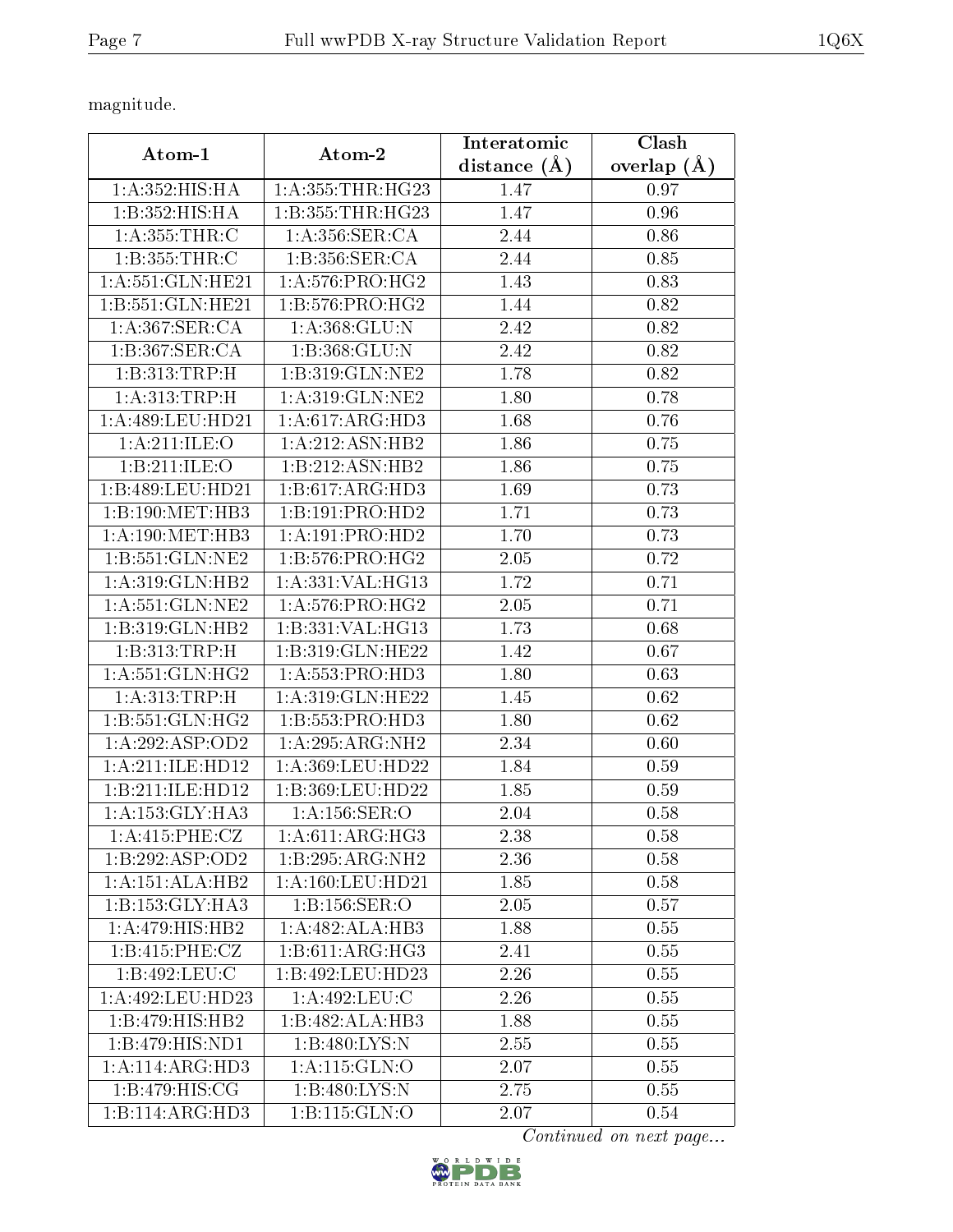| сонинией јтот ртеvious раде<br>Clash<br>Interatomic |                      |                   |               |  |  |
|-----------------------------------------------------|----------------------|-------------------|---------------|--|--|
| Atom-1                                              | Atom-2               | distance $(A)$    | overlap $(A)$ |  |  |
| 1:B:151:ALA:HB2                                     | 1:B:160:LEU:HD21     | 1.89              | 0.53          |  |  |
| 1:A:479:HIS:CG                                      | 1:A:480:LYS:N        | $\overline{2}.76$ | 0.53          |  |  |
| 1: A: 556: MET: HB2                                 | 3: A:1098:HOH:O      | 2.07              | 0.53          |  |  |
| 1:B:479:HIS:CD2                                     | 1:B:481:ALA:H        | 2.26              | 0.53          |  |  |
| 1:A:479:HIS:CD2                                     | 1:A:481:ALA:H        | 2.27              | 0.53          |  |  |
| 1:A:479:HIS:ND1                                     | 1:A:480:LYS:N        | 2.57              | 0.53          |  |  |
| 1:B:551:GLN:HE21                                    | 1: B: 576: PRO:CG    | 2.20              | 0.53          |  |  |
| 1:B:599:PHE:O                                       | 1:B:603:VAL:HG23     | 2.09              | 0.53          |  |  |
| 1:A:599:PHE:O                                       | 1:A:603:VAL:HG23     | 2.10              | 0.52          |  |  |
| 1: A: 111: ILE:N                                    | 1: A: 111: ILE: HD12 | 2.24              | 0.52          |  |  |
| 1:B:352:HIS:HA                                      | 1:B:355:THR:CG2      | 2.31              | 0.52          |  |  |
| 1:B:111:ILE:HD12                                    | 1:B:111:ILE:N        | 2.25              | 0.51          |  |  |
| 1:A:177:HIS:CD2                                     | 1: A:178:THR:HG23    | 2.45              | 0.51          |  |  |
| 1:B:177:HIS:CD2                                     | 1:B:178:THR:HG23     | 2.46              | 0.51          |  |  |
| 1: A:352: HIS: HA                                   | 1: A:355:THR:CG2     | 2.31              | 0.51          |  |  |
| 1: A:400: ASN:HD21                                  | 1: A:590: SER:H      | 1.59              | 0.49          |  |  |
| 1: A:419: GLN: HG3                                  | 1:A:617:ARG:NH2      | 2.28              | 0.48          |  |  |
| 1:B:441:ARG:HG3                                     | 1:B:441:ARG:HH11     | 1.79              | 0.48          |  |  |
| 1:B:419:GLN:HG3                                     | 1:B:617:ARG:NH2      | 2.29              | 0.48          |  |  |
| 1: A:320: PHE:CD2                                   | 1:A:330:VAL:HG22     | 2.48              | 0.48          |  |  |
| 1: A: 537: GLU: HG3                                 | 1: A:541: MET:HE3    | 1.95              | 0.48          |  |  |
| 1:B:480:LYS:O                                       | 1:B:481:ALA:HB3      | 2.13              | 0.48          |  |  |
| 1: A:480: LYS:O                                     | 1:A:481:ALA:HB3      | 2.14              | 0.47          |  |  |
| 1:B:50:GLN:HE22                                     | 1:B:541:MET:HE1      | 1.80              | 0.47          |  |  |
| 1:A:57:ILE:HG23                                     | 1:A:532:GLU:HG2      | 1.97              | 0.47          |  |  |
| 1:B:400:ASN:HD21                                    | 1:B:590:SER:H        | 1.61              | 0.47          |  |  |
| 1:A:441:ARG:HG3                                     | 1:A:441:ARG:HH11     | 1.80              | 0.47          |  |  |
| $1:$ A:99:ARG:HD2                                   | 1: A:99: ARG: N      | 2.30              | 0.46          |  |  |
| 1:B:57:ILE:HG23                                     | 1: B: 532: GLU: HG2  | 1.98              | 0.46          |  |  |
| 1:A:374:ARG:NH2                                     | 3:A:1030:HOH:O       | 2.43              | 0.46          |  |  |
| 1:B:114:ARG:HG3                                     | 1:B:114:ARG:HH11     | 1.80              | 0.46          |  |  |
| 1:B:99:ARG:N                                        | 1:B:99:ARG:HD2       | 2.29              | 0.46          |  |  |
| 1: A:425: GLY:O                                     | 1: A:429: VAL:HG23   | 2.16              | 0.46          |  |  |
| 1:B:320:PHE:CD2                                     | 1:B:330:VAL:HG22     | 2.49              | 0.46          |  |  |
| 1:A:114:ARG:HH11                                    | 1:A:114:ARG:HG3      | 1.81              | 0.45          |  |  |
| 1:A:537:GLU:HG3                                     | 1: A:541:MET:CE      | 2.47              | 0.45          |  |  |
| 1: A:551: GLN:HE21                                  | 1: A:576: PRO:CG     | 2.19              | 0.45          |  |  |
| 1: A:177:HIS:HD2                                    | 1: A:178:THR:HG23    | 1.82              | 0.44          |  |  |
| 1:B:537:GLU:HG3                                     | 1: B:541: MET:CE     | 2.46              | 0.44          |  |  |
| 1:B:177:HIS:HD2                                     | 1:B:178:THR:HG23     | 1.82              | 0.44          |  |  |
| 1:B:537:GLU:HG3                                     | 1: B: 541: MET: HE3  | 1.99              | 0.44          |  |  |

Continued from previous page.

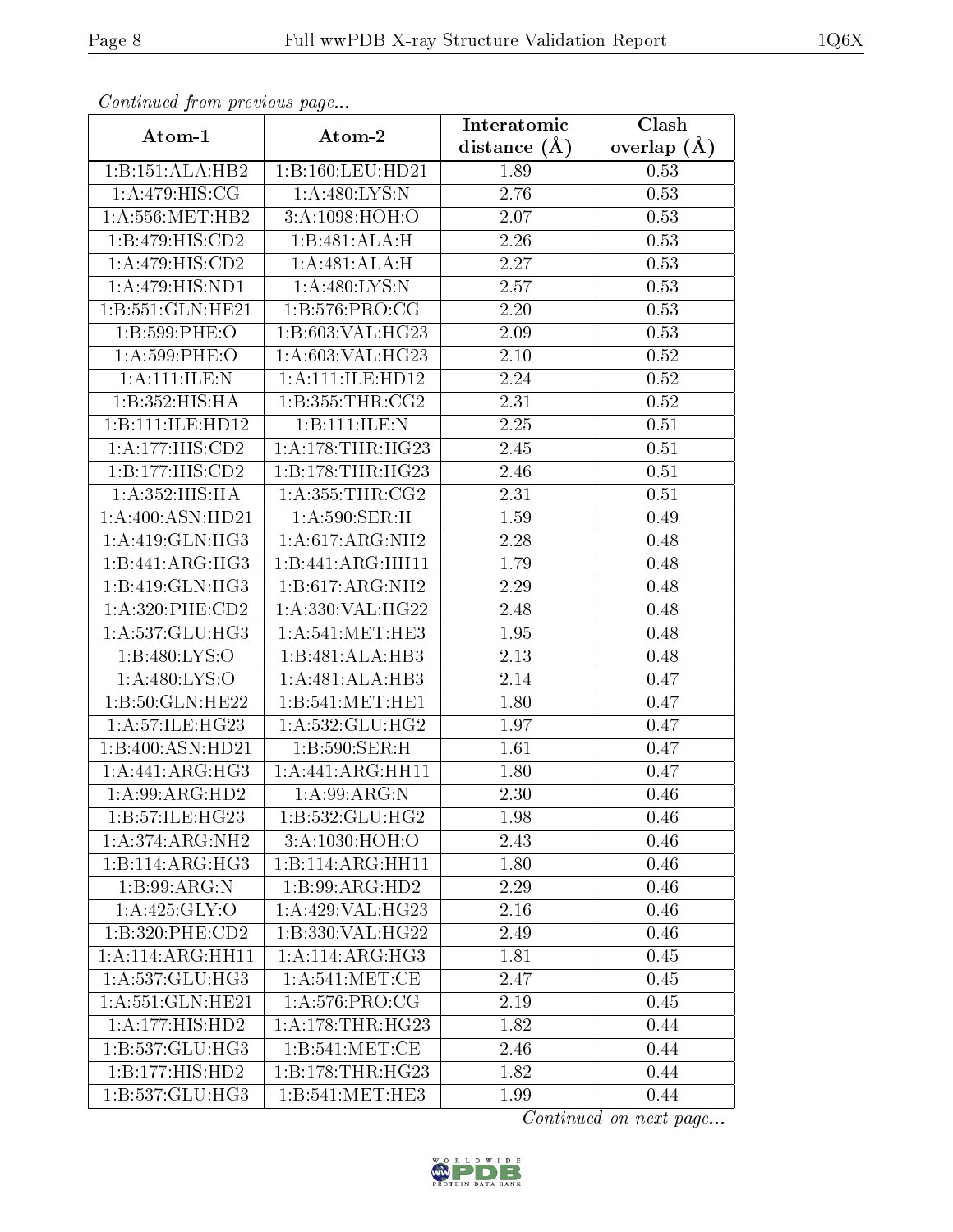| Commaca from previous page          |                            | Interatomic       | Clash         |
|-------------------------------------|----------------------------|-------------------|---------------|
| Atom-1                              | Atom-2                     | distance $(A)$    | overlap $(A)$ |
| 1:B:114:ARG:HG3                     | 1:B:114:ARG:NH1            | 2.33              | 0.43          |
| 1:A:464:SER:HA                      | 1:A:499:GLN:HE22           | 1.83              | 0.43          |
| 1:B:425:GLY:O                       | 1:B:429:VAL:HG23           | 2.17              | 0.43          |
| $1:A:464$ : SER: HA                 | 1: A:499: GLN: NE2         | 2.33              | 0.43          |
| 1:B:270:LEU:HD22                    | 3:B:1068:HOH:O             | 2.18              | 0.43          |
| 1:B:464:SER:HA                      | 1:B:499:GLN:NE2            | 2.34              | 0.43          |
| 1: A:50: GLN: HE22                  | 1: A:541: MET:HE1          | 1.83              | 0.43          |
| 1:B:212:ASN:HB3                     | 1:B:213:PHE:H              | 1.60              | 0.43          |
| 1:B:483:MET:HE3                     | 1:B:487:GLU:HB2            | 2.00              | 0.43          |
| 1: A:470: LEU:O                     | 1: A:474: GLN: HG3         | 2.19              | 0.43          |
| $1:B:374:A\overline{RG:NH2}$        | 3:B:1047:HOH:O             | 2.45              | 0.43          |
| 1:A:114:ARG:NH1                     | 1: A:114: ARG:HG3          | 2.34              | 0.43          |
| 1:A:445:THR:HG23                    | 1:A:547:LEU:HB3            | 2.01              | 0.43          |
| 1: B: 530: PRO:HA                   | 1:B:531:PRO:HD3            | 1.89              | 0.42          |
| 1: A: 106: SER: O                   | 1: A: 108: PRO: HD3        | 2.18              | 0.42          |
| 1: B: 153: GLY: CA                  | 1:B:156:SER:O              | 2.67              | 0.42          |
| 1:B:547:LEU:HD22                    | 1:B:549:THR:CG2            | 2.49              | 0.42          |
| 1: A:212: ASN:HB3                   | 1:A:213:PHE:H              | 1.61              | 0.42          |
| 1:B:483:MET:HA                      | 1:B:484:PRO:HD3            | 1.88              | 0.42          |
| 1:B:410:ASN:O                       | 1:B:411:TYR:HB3            | 2.20              | 0.42          |
| 1:A:20:GLU:HB3                      | 1:A:23:LEU:HD12            | 2.00              | 0.42          |
| 1: A:340: ILE:O                     | 1:A:344:GLN:HG2            | 2.19              | 0.42          |
| 1:A:547:LEU:HD22                    | 1: A:549:THR:CG2           | 2.48              | 0.42          |
| 1:B:20:GLU:HB3                      | 1:B:23:LEU:HD12            | 2.01              | 0.42          |
| 1:B:214:ARG:NH2                     | 1:B:369:LEU:HD21           | $\overline{2}.34$ | 0.42          |
| 1:A:102:LEU:N                       | 1: A: 103: PRO:CD          | 2.83              | 0.41          |
| 1:A:238:ARG:NH2                     | 3:A:1092:HOH:O             | 2.51              | 0.41          |
| 1: A:500:THR:O                      | 1: A: 504: VAL: HG23       | 2.20              | 0.41          |
| 1:A:99:ARG:NH2                      | 1: A:176: GLY:O            | 2.53              | 0.41          |
| 1:B:99:ARG:NH2                      | $1:B:176:\overline{GLY:O}$ | 2.53              | 0.41          |
| 1:B:464:SER:HA                      | 1:B:499:GLN:HE22           | 1.84              | 0.41          |
| 1: A: 153: GLY: CA                  | 1: A: 156: SER. O          | 2.68              | 0.41          |
| $1:A:214:ARG:\overline{\text{NH2}}$ | 1: A:369:LEU:HD21          | 2.35              | 0.41          |
| 1:B:26:LEU:HA                       | 1:B:27:PRO:HD3             | 1.90              | 0.41          |
| 1:B:340:ILE:O                       | 1:B:344:GLN:HG2            | 2.20              | 0.41          |
| 1:B:106:SER:O                       | 1:B:108:PRO:HD3            | 2.21              | 0.41          |
| 1: A:26:LEU:HA                      | 1:A:27:PRO:HD3             | 1.90              | 0.41          |
| $1: A:50: \overline{GLN:OE1}$       | 1: A:541: MET:HE1          | 2.20              | 0.41          |
| 1: A:321: VAL:O                     | 1:A:328:CYS:HA             | 2.21              | 0.41          |
| 1:B:194:GLU:O                       | 1:B:209:VAL:HG22           | 2.21              | 0.41          |
| 1:B:214:ARG:HH22                    | 1:B:369:LEU:HD21           | 1.86              | 0.41          |

Continued from previous page.

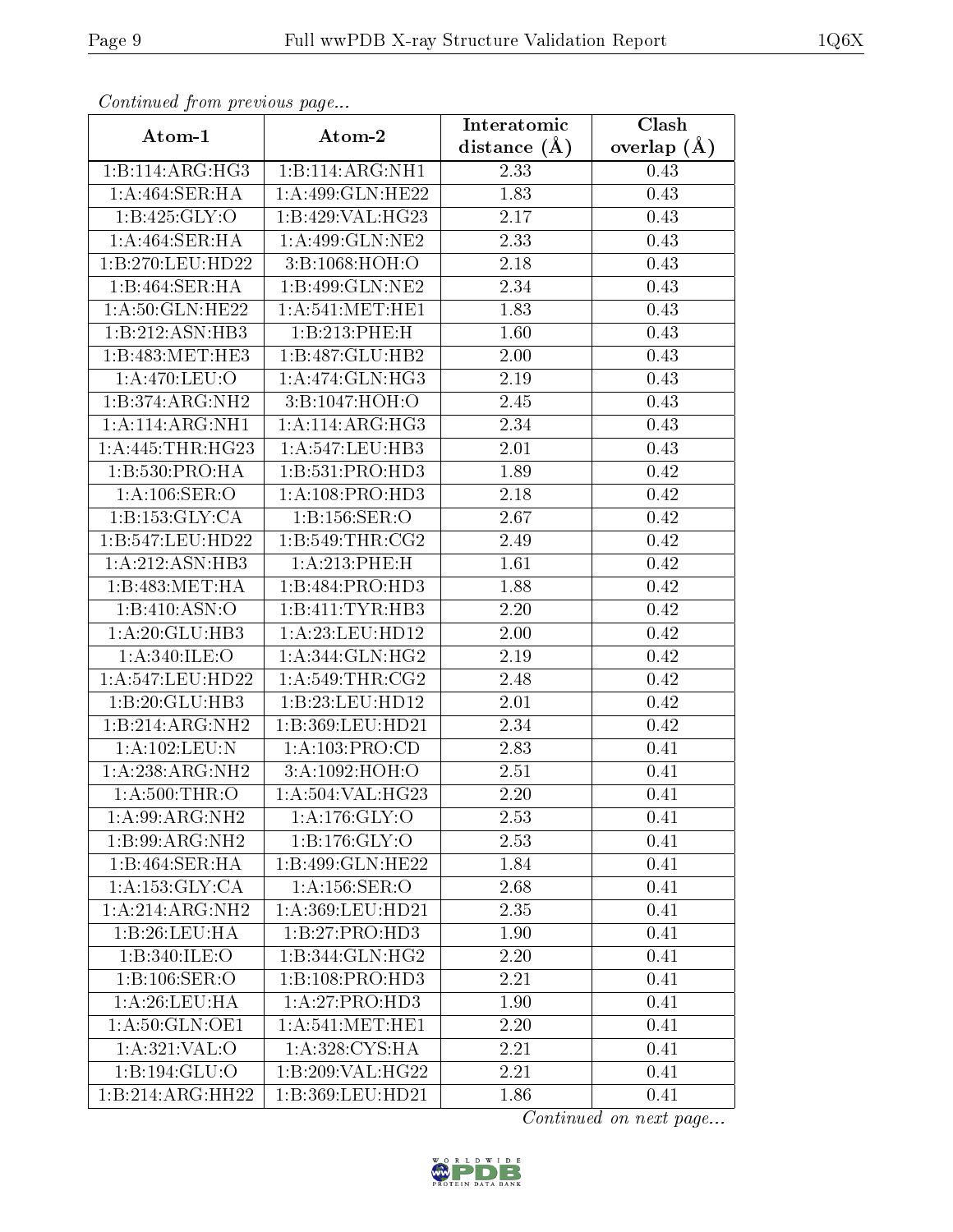| Atom-1           | Atom-2                                  | Interatomic<br>distance $(\AA)$ | Clash<br>overlap $(A)$ |
|------------------|-----------------------------------------|---------------------------------|------------------------|
| 1: B:470: LEU:O  | 1:B:474:GLN:HG3                         | 2.21                            | 0.41                   |
| 1:B:479:HIS:CD2  | $1:B:481:ALA:\overline{A:}\overline{N}$ | 2.89                            | 0.41                   |
| 1: A:396: ARG:O  | 1:A:400:ASN:HB2                         | 2.20                            | 0.40                   |
| 1:B:445:THR:HG23 | 1:B:547:LEU:HB3                         | 2.02                            | በ 4በ                   |

Continued from previous page...

There are no symmetry-related clashes.

### 5.3 Torsion angles  $(i)$

#### 5.3.1 Protein backbone  $(i)$

In the following table, the Percentiles column shows the percent Ramachandran outliers of the chain as a percentile score with respect to all X-ray entries followed by that with respect to entries of similar resolution.

The Analysed column shows the number of residues for which the backbone conformation was analysed, and the total number of residues.

| Mol | Chain | Analysed          | Favoured     |            | Allowed   Outliers | Percentiles |    |
|-----|-------|-------------------|--------------|------------|--------------------|-------------|----|
|     |       | $584/644(91\%)$   | 559 (96%)    | 24 $(4\%)$ | $1(0\%)$           | 47          | 68 |
|     |       | $584/644(91\%)$   | 558 (96%)    | 25(4%)     | $1(0\%)$           | 47          | 68 |
| All | All   | $1168/1288(91\%)$ | $1117(96\%)$ | 49 $(4\%)$ | $2(0\%)$           | 47          | 68 |

All (2) Ramachandran outliers are listed below:

| Mol | Chain | Res | Type |
|-----|-------|-----|------|
|     |       | 919 |      |
|     |       |     |      |

#### 5.3.2 Protein sidechains  $(i)$

In the following table, the Percentiles column shows the percent sidechain outliers of the chain as a percentile score with respect to all X-ray entries followed by that with respect to entries of similar resolution.

The Analysed column shows the number of residues for which the sidechain conformation was analysed, and the total number of residues.

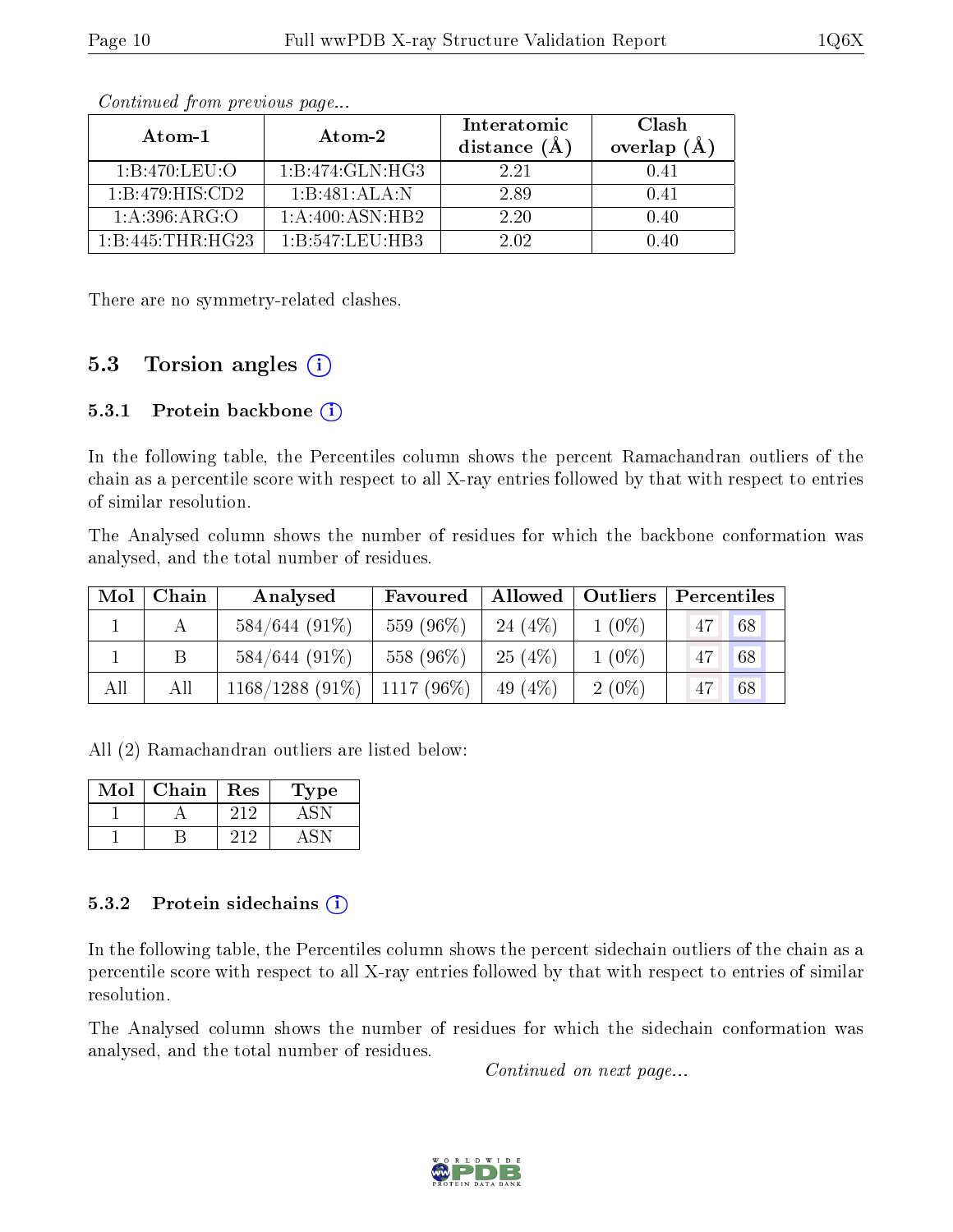| Mol | Chain | Analysed          | Rotameric   Outliers |            | Percentiles |
|-----|-------|-------------------|----------------------|------------|-------------|
|     |       |                   |                      |            |             |
| Mol | Chain | Analysed          | Rotameric            | Outliers   | Percentiles |
|     | A     | $516/565(91\%)$   | 502(97%)             | 14 $(3\%)$ | 71<br>44    |
|     | -B    | $516/565(91\%)$   | 503 (98%)            | 13 $(2\%)$ | 73<br>47    |
| All | All   | $1032/1130(91\%)$ | 1005(97%)            | $27(3\%)$  | 72<br>46    |

Continued from previous page...

All (27) residues with a non-rotameric sidechain are listed below:

| Mol            | Chain                    | $\operatorname{Res}% \left( \mathcal{N}\right) \equiv\operatorname{Res}(\mathcal{N}_{0})\cap\mathcal{N}_{1}$ | Type                    |
|----------------|--------------------------|--------------------------------------------------------------------------------------------------------------|-------------------------|
| $\overline{1}$ | $\overline{\rm A}$       | 100                                                                                                          | <b>LEU</b>              |
| $\overline{1}$ | $\overline{A}$           | 114                                                                                                          | ARG                     |
| $\overline{1}$ | $\overline{A}$           | $\overline{150}$                                                                                             | <b>TRP</b>              |
| $\overline{1}$ | $\overline{A}$           | 244                                                                                                          | LEU                     |
| $\mathbf{1}$   | $\overline{\rm A}$       | 260                                                                                                          | LEU                     |
| $\overline{1}$ | $\frac{1}{\mathbf{A}}$   | 279                                                                                                          | <b>LEU</b>              |
| $\overline{1}$ | $\overline{A}$           | 332                                                                                                          | <b>CYS</b>              |
| $\overline{1}$ | $\overline{A}$           | $\overline{373}$                                                                                             | $\overline{\rm{ARG}}$   |
| $\mathbf{1}$   | $\overline{A}$           | 384                                                                                                          | $\overline{\text{GLN}}$ |
| $\overline{1}$ | $\overline{A}$           | 400                                                                                                          | <b>ASN</b>              |
| $\overline{1}$ | $\frac{\overline{A}}{A}$ | 407                                                                                                          | $\overline{\text{LYS}}$ |
| $\mathbf{1}$   |                          | 419                                                                                                          | $\overline{\text{GLN}}$ |
| $\overline{1}$ | $\overline{A}$           | $\overline{513}$                                                                                             | $\overline{\text{ASP}}$ |
| $\mathbf{1}$   | $\overline{A}$           | 547                                                                                                          | LEU                     |
| $\mathbf{1}$   | $\overline{\mathrm{B}}$  | 100                                                                                                          | <b>LEU</b>              |
| $\overline{1}$ | $\overline{\mathrm{B}}$  | $\overline{114}$                                                                                             | $\rm{ARG}$              |
| $\mathbf{1}$   | $\overline{\mathrm{B}}$  | $150\,$                                                                                                      | TRP                     |
| $\overline{1}$ | $\overline{\mathrm{B}}$  | 244                                                                                                          | LEU                     |
| $\mathbf{1}$   | $\, {\bf B}$             | 260                                                                                                          | LEU                     |
| $\overline{1}$ | $\overline{\mathrm{B}}$  | 279                                                                                                          | <b>LEU</b>              |
| $\overline{1}$ | $\overline{\mathbf{B}}$  | 332                                                                                                          | <b>CYS</b>              |
| $\mathbf{1}$   | $\, {\bf B}$             | 373                                                                                                          | $\overline{\rm{ARG}}$   |
| $\overline{1}$ | $\overline{\mathrm{B}}$  | 384                                                                                                          | $\overline{\text{GLN}}$ |
| $\mathbf{1}$   | $\, {\bf B}$             | 400                                                                                                          | <b>ASN</b>              |
| $\overline{1}$ | $\overline{\mathrm{B}}$  | 407                                                                                                          | $\overline{\text{LYS}}$ |
| $\overline{1}$ | $\overline{\mathrm{B}}$  | 419                                                                                                          | $\overline{\text{GLN}}$ |
| $\overline{1}$ | $\overline{\mathrm{B}}$  | $\overline{5}47$                                                                                             | LEU                     |

Some sidechains can be flipped to improve hydrogen bonding and reduce clashes. All (22) such sidechains are listed below:

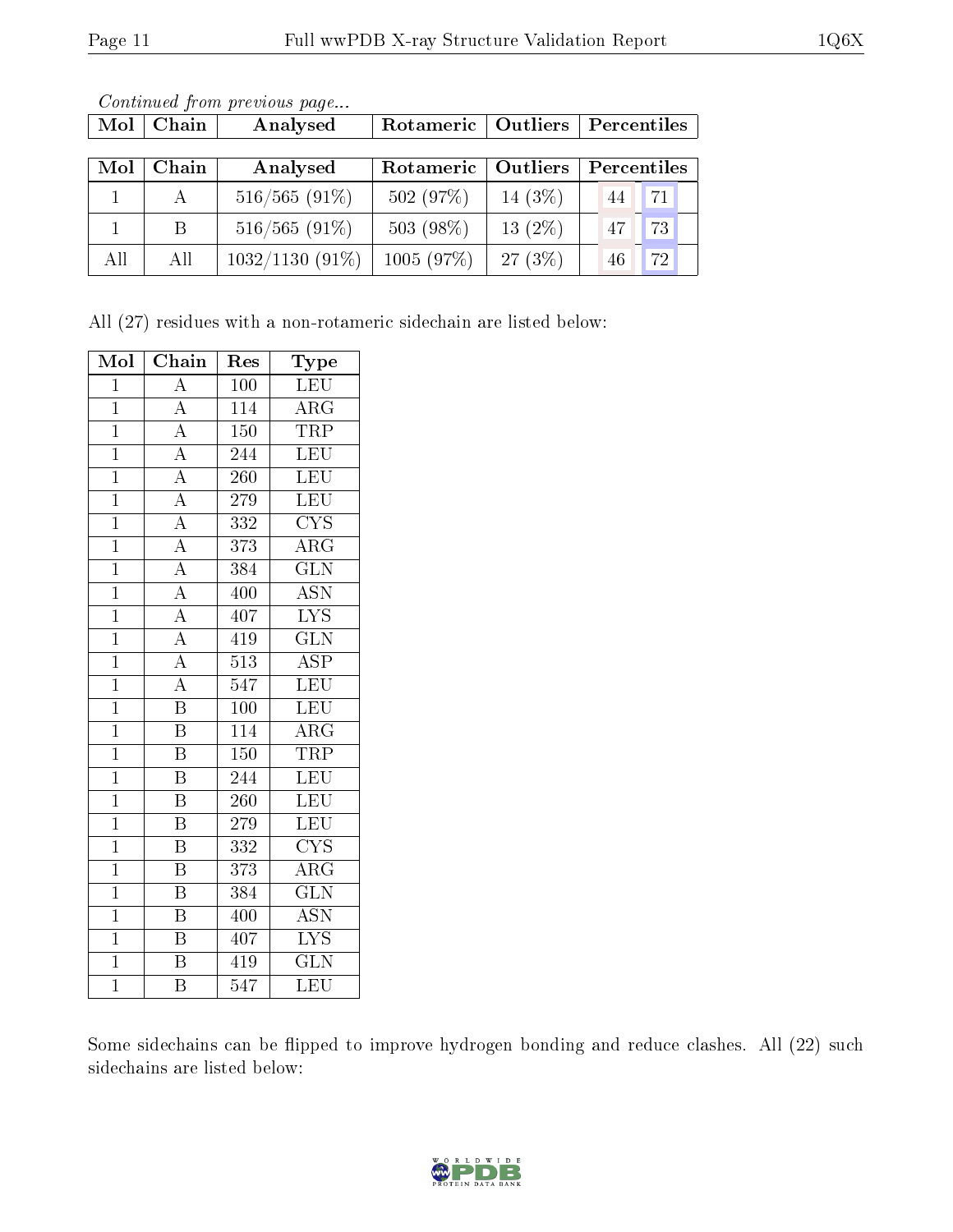| Mol            | Chain                   | $\operatorname{Res}% \left\vert \mathcal{H}\right\vert =\operatorname*{Res}_{\left\vert \mathcal{H}\right\vert }% \left\vert \mathcal{H}% \right\vert =\operatorname*{Res}_{\left\vert \mathcal{H}\right\vert }% \left\vert \mathcal{H}% \right\vert =\operatorname*{R}\left( \left\vert \mathcal{H}% \right\vert \right)$ | $_{\rm Type}$           |
|----------------|-------------------------|----------------------------------------------------------------------------------------------------------------------------------------------------------------------------------------------------------------------------------------------------------------------------------------------------------------------------|-------------------------|
| $\mathbf{1}$   | $\overline{A}$          | $\overline{33}$                                                                                                                                                                                                                                                                                                            | <b>GLN</b>              |
| $\overline{1}$ | $\overline{A}$          | 121                                                                                                                                                                                                                                                                                                                        | <b>ASN</b>              |
| $\overline{1}$ | $\overline{A}$          | 177                                                                                                                                                                                                                                                                                                                        | <b>HIS</b>              |
| $\mathbf{1}$   | $\overline{A}$          | 298                                                                                                                                                                                                                                                                                                                        | <b>GLN</b>              |
| $\mathbf{1}$   | $\overline{A}$          | 319                                                                                                                                                                                                                                                                                                                        | $\overline{\text{GLN}}$ |
| $\mathbf{1}$   | $\overline{A}$          | 384                                                                                                                                                                                                                                                                                                                        | $\widetilde{{\rm GLN}}$ |
| $\overline{1}$ | $\overline{A}$          | 395                                                                                                                                                                                                                                                                                                                        | <b>GLN</b>              |
| $\mathbf{1}$   | $\overline{A}$          | 400                                                                                                                                                                                                                                                                                                                        | <b>ASN</b>              |
| $\overline{1}$ | $\overline{A}$          | 493                                                                                                                                                                                                                                                                                                                        | <b>GLN</b>              |
| $\mathbf{1}$   | $\overline{A}$          | 499                                                                                                                                                                                                                                                                                                                        | $\overline{\text{GLN}}$ |
| $\mathbf{1}$   | $\overline{A}$          | 551                                                                                                                                                                                                                                                                                                                        | <b>GLN</b>              |
| $\mathbf{1}$   | $\overline{\mathrm{B}}$ | 33                                                                                                                                                                                                                                                                                                                         | $\overline{\rm GLN}$    |
| $\overline{1}$ | $\overline{\mathrm{B}}$ | 121                                                                                                                                                                                                                                                                                                                        | <b>ASN</b>              |
| $\overline{1}$ | $\overline{\mathrm{B}}$ | 234                                                                                                                                                                                                                                                                                                                        | <b>ASN</b>              |
| $\mathbf{1}$   | $\boldsymbol{B}$        | 298                                                                                                                                                                                                                                                                                                                        | <b>GLN</b>              |
| $\mathbf{1}$   | $\overline{\mathrm{B}}$ | 319                                                                                                                                                                                                                                                                                                                        | $\overline{\text{GLN}}$ |
| $\mathbf{1}$   | $\, {\bf B}$            | 384                                                                                                                                                                                                                                                                                                                        | <b>GLN</b>              |
| $\overline{1}$ | $\overline{\mathrm{B}}$ | 395                                                                                                                                                                                                                                                                                                                        | <b>GLN</b>              |
| $\mathbf{1}$   | $\, {\bf B}$            | 400                                                                                                                                                                                                                                                                                                                        | <b>ASN</b>              |
| $\overline{1}$ | Β                       | 493                                                                                                                                                                                                                                                                                                                        | <b>GLN</b>              |
| $\overline{1}$ | $\overline{\mathrm{B}}$ | 499                                                                                                                                                                                                                                                                                                                        | $\overline{\text{GLN}}$ |
| $\mathbf{1}$   | B                       | 551                                                                                                                                                                                                                                                                                                                        | <b>GLN</b>              |

#### 5.3.3 RNA (i)

There are no RNA molecules in this entry.

#### 5.4 Non-standard residues in protein, DNA, RNA chains (i)

There are no non-standard protein/DNA/RNA residues in this entry.

#### 5.5 Carbohydrates  $(i)$

There are no carbohydrates in this entry.

### 5.6 Ligand geometry  $(i)$

Of 2 ligands modelled in this entry, 2 are monoatomic - leaving 0 for Mogul analysis.

There are no bond length outliers.

There are no bond angle outliers.

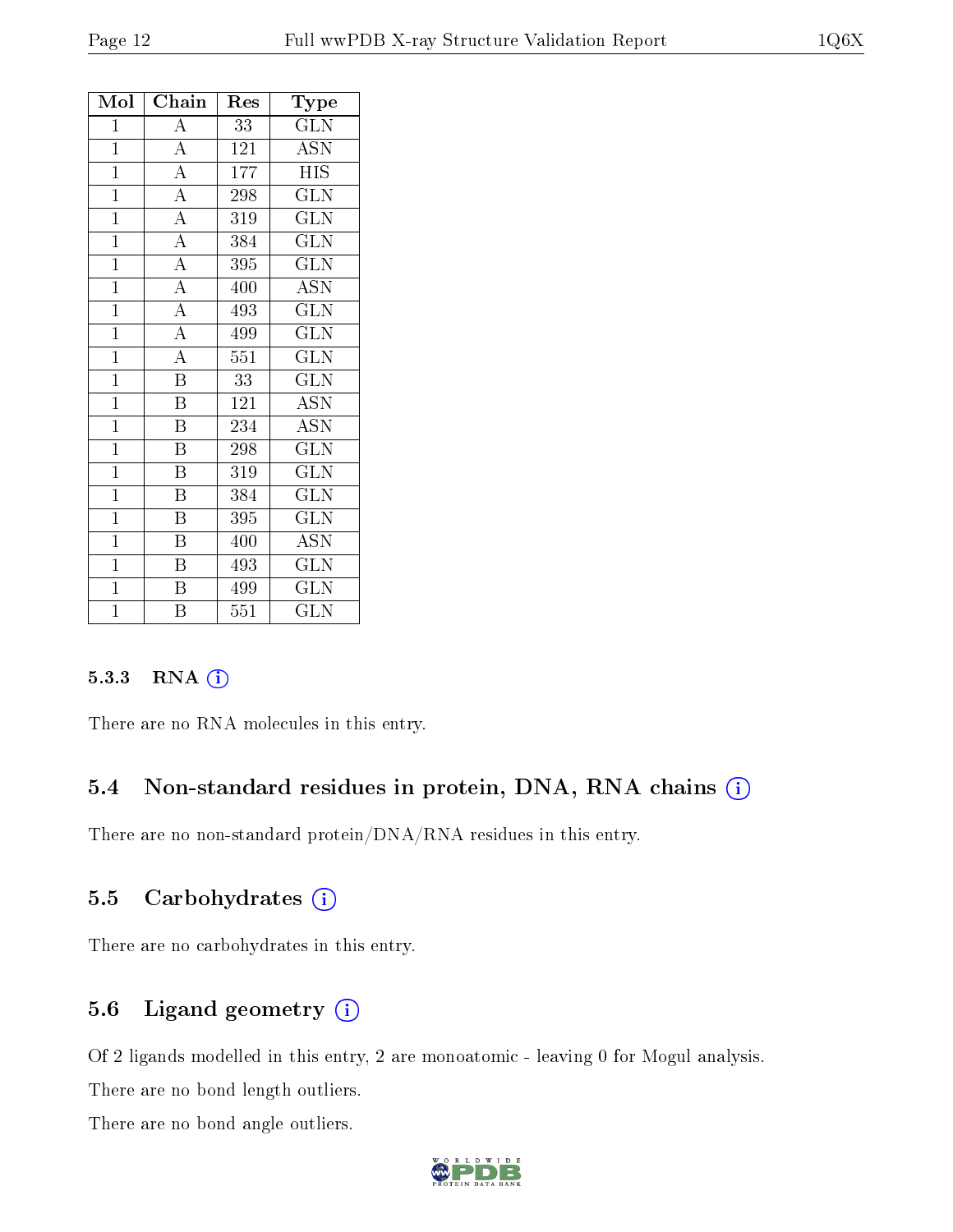There are no chirality outliers. There are no torsion outliers. There are no ring outliers.

No monomer is involved in short contacts.

## 5.7 [O](https://www.wwpdb.org/validation/2017/XrayValidationReportHelp#nonstandard_residues_and_ligands)ther polymers (i)

There are no such residues in this entry.

# 5.8 Polymer linkage issues (i)

There are no chain breaks in this entry.

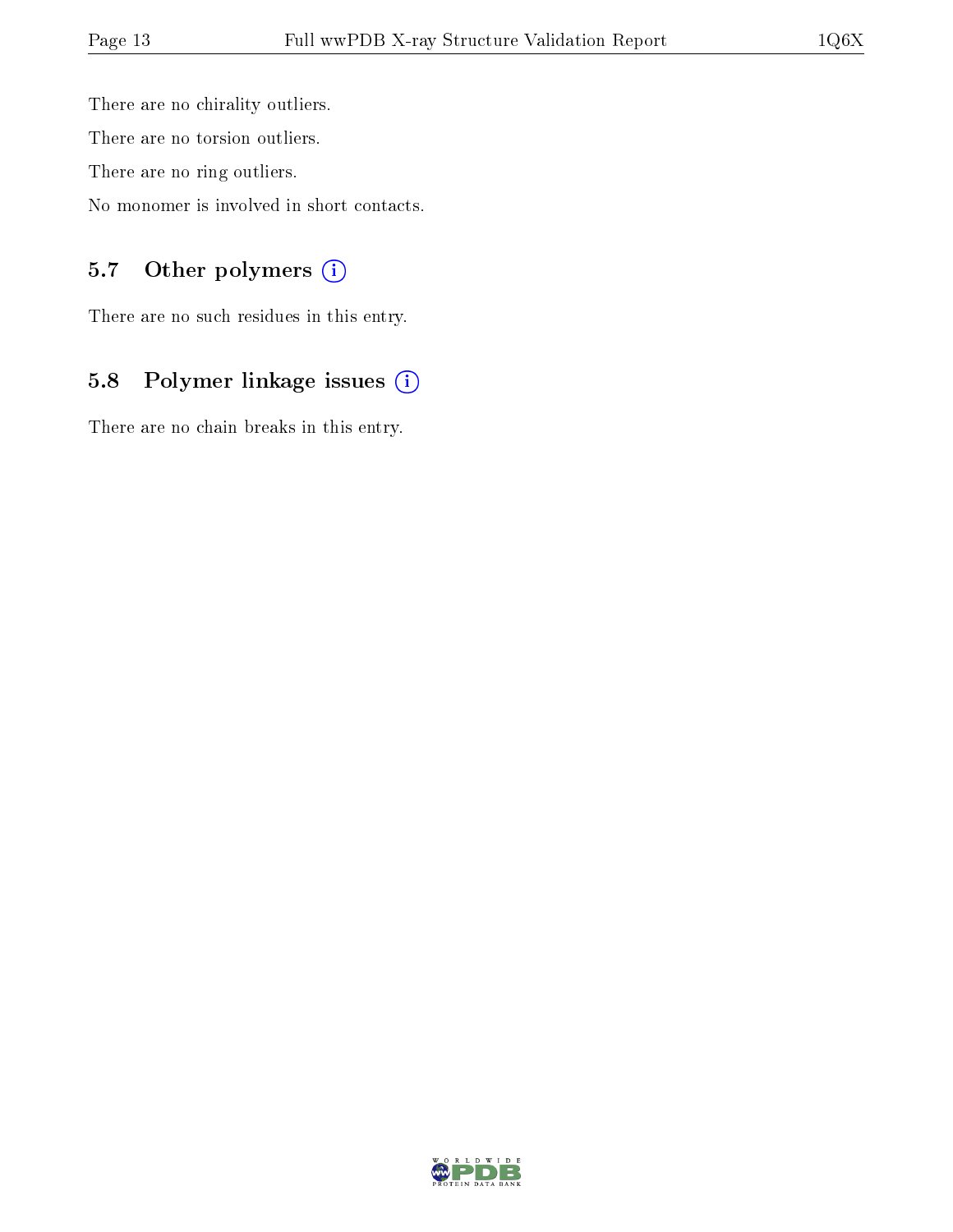# 6 Fit of model and data  $(i)$

# 6.1 Protein, DNA and RNA chains  $(i)$

In the following table, the column labelled  $#RSRZ> 2'$  contains the number (and percentage) of RSRZ outliers, followed by percent RSRZ outliers for the chain as percentile scores relative to all X-ray entries and entries of similar resolution. The OWAB column contains the minimum, median,  $95<sup>th</sup>$  percentile and maximum values of the occupancy-weighted average B-factor per residue. The column labelled ' $Q< 0.9$ ' lists the number of (and percentage) of residues with an average occupancy less than 0.9.

| Mol | Chain | Analysed         | ${ <\bf RSRZ{ > }}$ | $\#\text{RSRZ}{>}2$                      | $OWAB(A^2)$     | Q <sub>0.9</sub> |
|-----|-------|------------------|---------------------|------------------------------------------|-----------------|------------------|
|     |       | $600/644$ (93\%) | 0.05                | $34(5\%)$<br>123 <sub>h</sub><br>25      | 12, 29, 73, 110 |                  |
|     |       | 600/644(93%)     | $-0.02$             | $34(5\%)$<br>$25$   <br>123 <sub>h</sub> | 11, 24, 66, 108 |                  |
| All | All   | 1200/1288(93%)   | 0.02                | 68 (5%)<br>25<br>23 <sub>1</sub>         | 11, 26, 71, 110 |                  |

All (68) RSRZ outliers are listed below:

| Mol            | Chain                   | Res              | Type                      | <b>RSRZ</b>      |
|----------------|-------------------------|------------------|---------------------------|------------------|
| $\mathbf{1}$   | $\overline{\rm A}$      | 360              | LEU                       | 21.0             |
| $\mathbf{1}$   | $\boldsymbol{B}$        | 360              | <b>LEU</b>                | 14.9             |
| $\overline{1}$ | B                       | 363              | <b>ALA</b>                | 14.3             |
| $\overline{1}$ | $\boldsymbol{A}$        | 363              | <b>ALA</b>                | 11.1             |
| $\overline{1}$ | $\overline{\mathrm{B}}$ | 357              | $\overline{\mathrm{ASN}}$ | 10.7             |
| $\overline{1}$ | $\overline{B}$          | 359              | $\overline{\text{LYS}}$   | 10.4             |
| $\overline{1}$ | $\overline{\rm A}$      | 190              | <b>MET</b>                | 10.0             |
| $\overline{1}$ | $\boldsymbol{B}$        | 190              | MET                       | 9.7              |
| $\overline{1}$ | $\overline{\mathrm{B}}$ | 189              | ILE                       | 8.3              |
| $\overline{1}$ | $\overline{\mathrm{B}}$ | 356              | SER                       | $\overline{8.1}$ |
| $\overline{1}$ | $\overline{\mathrm{B}}$ | 188              | <b>SER</b>                | 7.7              |
| $\overline{1}$ | $\overline{\rm A}$      | 191              | $\overline{\mathrm{PRO}}$ | $7.6\,$          |
| $\overline{1}$ | $\overline{\mathrm{B}}$ | 358              | $\overline{\text{LYS}}$   | 7.6              |
| $\overline{1}$ | $\overline{\rm A}$      | 189              | ILE                       | 7.4              |
| $\overline{1}$ | $\overline{\mathrm{B}}$ | 365              | $\overline{\text{SER}}$   | $\overline{7.1}$ |
| $\mathbf{1}$   | $\overline{\rm A}$      | 213              | PHE                       | 6.7              |
| $\overline{1}$ | $\overline{\rm A}$      | $\overline{355}$ | <b>THR</b>                | 6.5              |
| $\overline{1}$ | Β                       | 213              | PHE                       | 6.4              |
| $\overline{1}$ | $\overline{B}$          | 211              | ILE                       | $6.\overline{3}$ |
| $\overline{1}$ | $\overline{\mathbf{B}}$ | 187              | $\rm{SER}$                | 6.1              |
| $\overline{1}$ | $\boldsymbol{A}$        | 358              | <b>LYS</b>                | 5.9              |
| $\overline{1}$ | B                       | 366              | VAL                       | 5.9              |
| $\overline{1}$ | $\boldsymbol{A}$        | 356              | $\overline{\text{SER}}$   | $5.9\,$          |
| $\overline{1}$ | $\overline{\rm A}$      | 188              | SER                       | 5.7              |

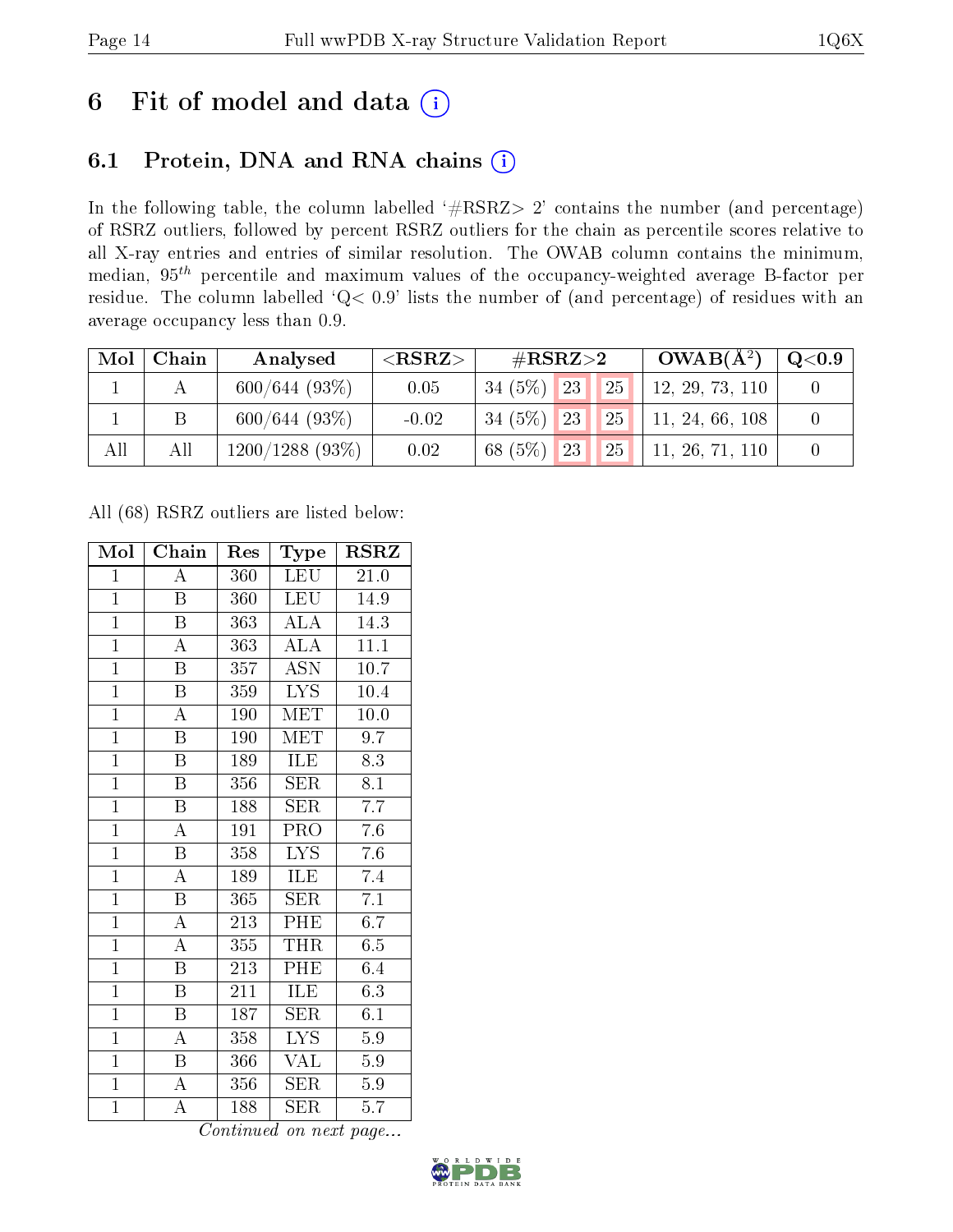| Mol            | Chain                   | $\operatorname{Res}% \left( \mathcal{N}\right) \equiv\operatorname{Res}(\mathcal{N}_{0})\left( \mathcal{N}_{0}\right) ^{2}$ | Type                      | $\rm \bf{RSRZ}$  |
|----------------|-------------------------|-----------------------------------------------------------------------------------------------------------------------------|---------------------------|------------------|
| $\mathbf{1}$   | $\, {\bf B}$            | 191                                                                                                                         | PRO                       | $\overline{5.7}$ |
| $\mathbf{1}$   | B                       | 355                                                                                                                         | <b>THR</b>                | $5.6\,$          |
| $\overline{1}$ | $\overline{\rm A}$      | 366                                                                                                                         | $\overline{\text{VAL}}$   | $\overline{5.5}$ |
| $\overline{1}$ | $\overline{A}$          | 365                                                                                                                         | ${\rm SER}$               | $5.4\,$          |
| $\overline{1}$ | $\overline{A}$          | 480                                                                                                                         | $\overline{\text{LYS}}$   | $\overline{5.1}$ |
| $\mathbf{1}$   | $\overline{\mathrm{B}}$ | 354                                                                                                                         | MET                       | 4.9              |
| $\overline{1}$ | $\overline{\mathrm{B}}$ | 364                                                                                                                         | $\overline{\text{ASP}}$   | $\overline{4.5}$ |
| $\overline{1}$ | $\overline{\mathbf{B}}$ | 481                                                                                                                         | $\overline{\rm ALA}$      | $\overline{4.5}$ |
| $\overline{1}$ | $\boldsymbol{A}$        | $\overline{211}$                                                                                                            | ILE                       | $\overline{4.3}$ |
| $\overline{1}$ | $\overline{A}$          | 354                                                                                                                         | $\overline{\text{MET}}$   | $\overline{4.1}$ |
| $\overline{1}$ | B                       | 186                                                                                                                         | $\overline{\text{LYS}}$   | $\overline{4.1}$ |
| $\overline{1}$ | $\overline{A}$          | 187                                                                                                                         | $\overline{\text{SER}}$   | 4.0              |
| $\overline{1}$ | $\overline{\rm A}$      | 359                                                                                                                         | <b>LYS</b>                | 4.0              |
| $\overline{1}$ | $\overline{A}$          | 364                                                                                                                         | $A\overline{SP}$          | 3.9              |
| $\overline{1}$ | $\overline{\rm A}$      | $192\,$                                                                                                                     | $\overline{{\rm GLU}}$    | $\overline{3.8}$ |
| $\mathbf{1}$   | $\overline{\mathbf{B}}$ | 480                                                                                                                         | $\overline{\text{LYS}}$   | $3.4\,$          |
| $\overline{1}$ | $\overline{\mathrm{B}}$ | 214                                                                                                                         | $\overline{\rm{ARG}}$     | $\overline{3.2}$ |
| $\mathbf{1}$   | $\overline{\rm A}$      | 287                                                                                                                         | <b>THR</b>                | $\overline{3.2}$ |
| $\overline{1}$ | $\rm \bar{B}$           | 367                                                                                                                         | <b>SER</b>                | $\overline{3.2}$ |
| $\overline{1}$ | $\overline{\mathbf{B}}$ | 362                                                                                                                         | $\overline{\text{ARG}}$   | $\overline{3.1}$ |
| $\mathbf{1}$   | $\overline{A}$          | 214                                                                                                                         | $\rm{ARG}$                | $\overline{3.1}$ |
| $\overline{1}$ | $\overline{A}$          | 186                                                                                                                         | $\overline{\text{LYS}}$   | $\overline{2.8}$ |
| $\overline{1}$ | $\, {\bf B}$            | 52                                                                                                                          | $\rm{ARG}$                | 2.7              |
| $\overline{1}$ | $\overline{\rm A}$      | $\overline{352}$                                                                                                            | $\overline{\mathrm{HIS}}$ | $\overline{2.7}$ |
| $\overline{1}$ | $\overline{\rm A}$      | 529                                                                                                                         | GLU                       | 2.7              |
| $\overline{1}$ | $\overline{\mathrm{B}}$ | 116                                                                                                                         | $\overline{HIS}$          | 2.7              |
| $\overline{1}$ | $\overline{\rm A}$      | $\overline{212}$                                                                                                            | $\overline{\text{ASN}}$   | $\overline{2.7}$ |
| $\overline{1}$ | Β                       | $\overline{212}$                                                                                                            | <b>ASN</b>                | 2.6              |
| $\overline{1}$ | Β                       | $\overline{528}$                                                                                                            | $\overline{\rm LYS}$      | $2.\overline{5}$ |
| 1              | А                       | 481                                                                                                                         | ALA                       | 2.5              |
| $\mathbf{1}$   | A                       | 289                                                                                                                         | GLU                       | $2.5\,$          |
| $\mathbf{1}$   | Β                       | 118                                                                                                                         | GLN                       | 2.4              |
| $\mathbf{1}$   | Β                       | 177                                                                                                                         | <b>HIS</b>                | 2.4              |
| $\mathbf 1$    | B                       | 287                                                                                                                         | <b>THR</b>                | $\overline{2.3}$ |
| $\mathbf{1}$   | А                       | 361                                                                                                                         | <b>VAL</b>                | 2.3              |
| $\mathbf{1}$   | B                       | 592                                                                                                                         | <b>LYS</b>                | 2.3              |
| $\mathbf{1}$   | A                       | 357                                                                                                                         | <b>ASN</b>                | $\overline{2.3}$ |
| $\mathbf{1}$   | A                       | $52\,$                                                                                                                      | $\rm{ARG}$                | $2.\overline{2}$ |
| $\overline{1}$ | $\overline{\rm A}$      | 177                                                                                                                         | $\overline{HIS}$          | $\overline{2.2}$ |
| $\mathbf{1}$   | A                       | 616                                                                                                                         | <b>SER</b>                | 2.2              |
| $\mathbf{1}$   | А                       | 528                                                                                                                         | $\overline{\text{LYS}}$   | 2.1              |
| $\mathbf{1}$   | A                       | 486                                                                                                                         | <b>SER</b>                | 2.1              |

Continued from previous page...